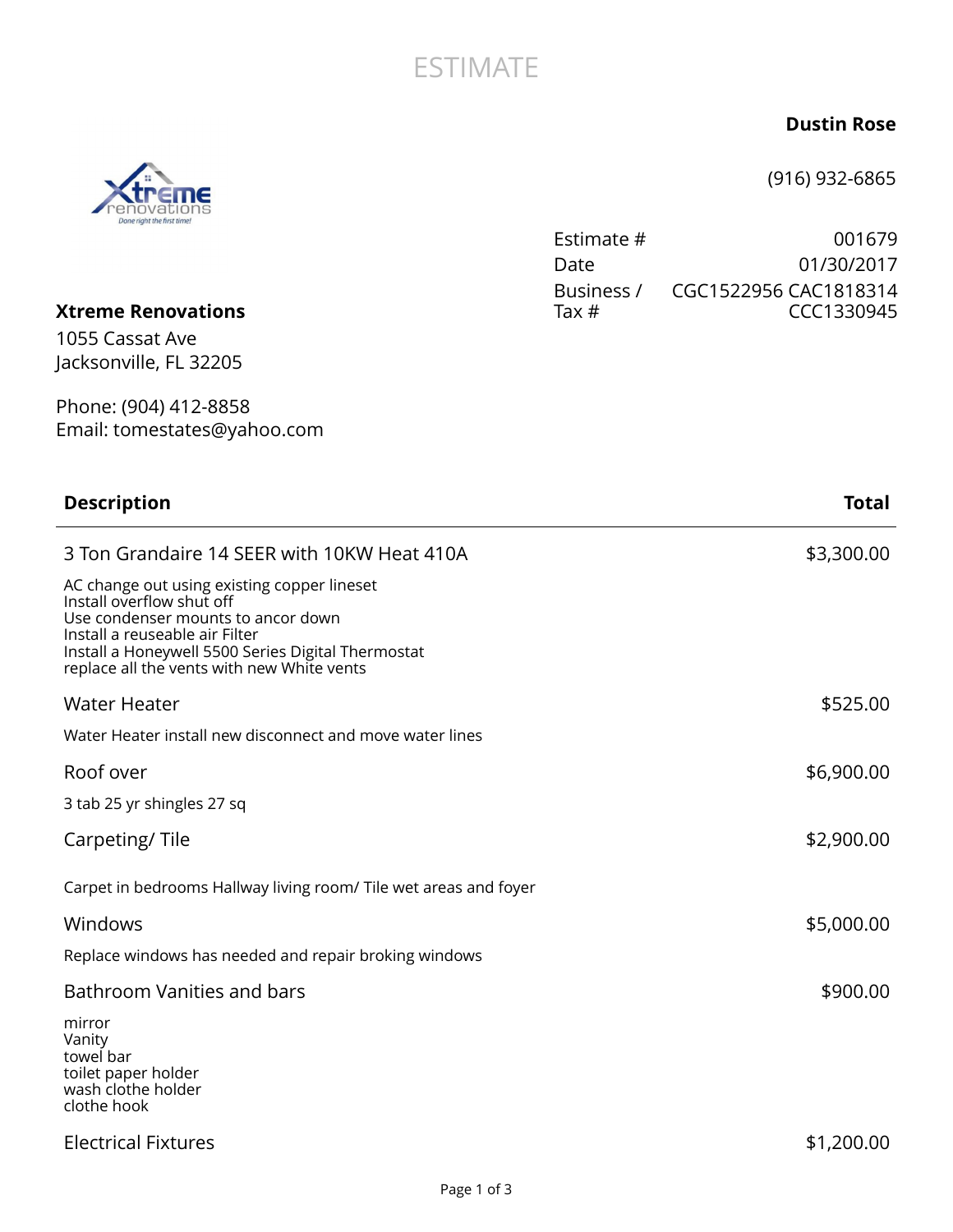| 3 fans for Bedrooms<br>4 Recessed lights dining room<br>2 dome lights hallway and living room<br>2 3 bulb lights for the bathrooms<br>2 exterior lights<br>3 Add GFI for kitchen and bathroom                                                                                                                                                                                                                                                         |            |
|-------------------------------------------------------------------------------------------------------------------------------------------------------------------------------------------------------------------------------------------------------------------------------------------------------------------------------------------------------------------------------------------------------------------------------------------------------|------------|
| Front door                                                                                                                                                                                                                                                                                                                                                                                                                                            | \$1,200.00 |
| Remove and install new front door with side light                                                                                                                                                                                                                                                                                                                                                                                                     |            |
| Plumbing                                                                                                                                                                                                                                                                                                                                                                                                                                              | \$1,450.00 |
| Install 2 toilets<br>Kitchen Faucets<br>2 shower kits<br>2 Bath faucets<br>Rerun kitchen sink plumbing                                                                                                                                                                                                                                                                                                                                                |            |
| <b>Granite Countertops</b>                                                                                                                                                                                                                                                                                                                                                                                                                            | \$1,925.00 |
| Demo and replace with Granite Countertop with a new 50/50 Stainless Steel Sink                                                                                                                                                                                                                                                                                                                                                                        |            |
| Demo                                                                                                                                                                                                                                                                                                                                                                                                                                                  | \$1,200.00 |
| Cut can remove all bad wood from exterior off the house<br>Remove bad shutters<br>remove bad fencing and debris from the yard<br>clean out all bad wood from the shed<br>remove railing front door                                                                                                                                                                                                                                                    |            |
| ------------------- nterior-------------------<br>Remove entire kitchen and surrounding where the stove is you open pitching into the dining room<br>including floor tile<br>Remove bifold doors and molding/trim leading to the family room<br>try and remove closet in the foyer/dining room<br>Remove paneling near front door<br>remove all light fixtures<br>remove all outlet and switches and covers<br>Remove toilet and sink from guess bath |            |
| <b>Back exterior Door</b>                                                                                                                                                                                                                                                                                                                                                                                                                             | \$275.00   |
| Replace exterior                                                                                                                                                                                                                                                                                                                                                                                                                                      |            |
| Fencing                                                                                                                                                                                                                                                                                                                                                                                                                                               | \$1,200.00 |
| New fence panels and a 3 foot gate<br>fence the rear of the property and the two front sides                                                                                                                                                                                                                                                                                                                                                          |            |
| Yard care                                                                                                                                                                                                                                                                                                                                                                                                                                             | \$1,000.00 |
| Initial yard care<br>remove dead plants<br>plant 6 bushes<br>mulch<br>clean and rake back yard remove branches and trim tree                                                                                                                                                                                                                                                                                                                          |            |
| cabinets                                                                                                                                                                                                                                                                                                                                                                                                                                              | \$2,400.00 |
| Kitchen Cabinets                                                                                                                                                                                                                                                                                                                                                                                                                                      |            |
|                                                                                                                                                                                                                                                                                                                                                                                                                                                       | \$1,250.00 |
| Amana 24.5 cu. ft. Side by Side Refrigerator in Stainless Steel<br>Amana 24.5 cu. ft. Side by Side Refrigerator in Stainless Steel                                                                                                                                                                                                                                                                                                                    |            |
|                                                                                                                                                                                                                                                                                                                                                                                                                                                       |            |